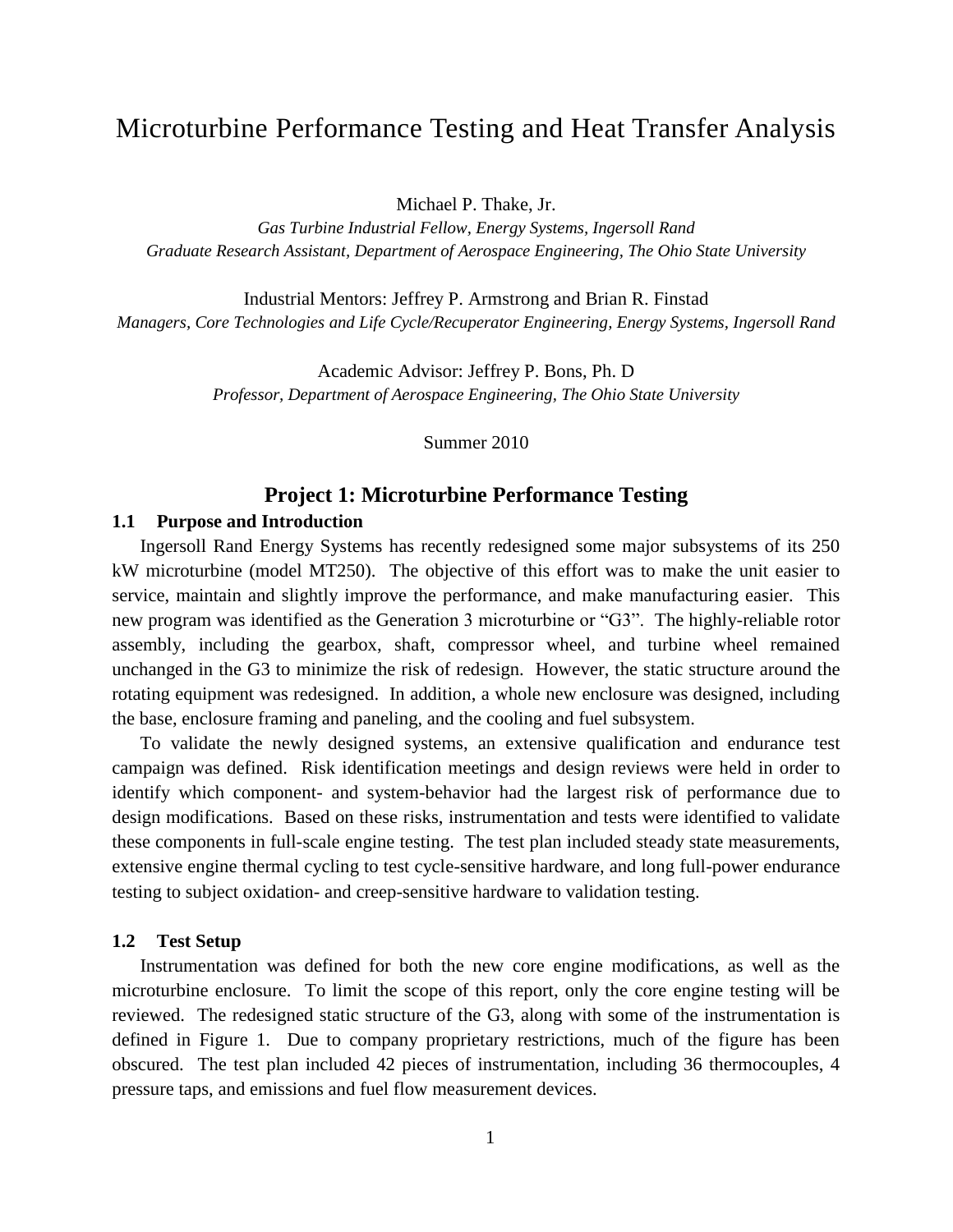

**Figure 1. G3 Core Engine Design**

<span id="page-1-0"></span>Testing initially commenced of the core alone on 3/31/2010. The testing included initial measurement of the performance and instrumentation readings of the G3 core without the new package. The core was then integrated into the package, which started testing on 7/24/2010. The engine was tracked with respect to cycles, hours, and the inlet temperature of the recuperator. A complete teardown and hardware inspection will occur in the fall of 2010.

# **1.3 Performance Test Results**

Due to the extended test time of the new G3 core, the engine was run at full power over a variety of conditions. These included changes in ambient temperature, various ambient pressure changes, and different power conditions. A procedure was defined to essentially "correct" the performance data back to a standard condition: 59F, 14.696 psia, and 100% power. This would facilitate trending of the data to look for performance changes over time.

During testing, an assembly error was discovered that admitted some loose insulation into the engine flowpath downstream of the turbine, but upstream of the recuperator. This erroneous assembly issue can only be corrected with a teardown of the engine, and will be corrected at the next opportunity. Unfortunately, the impact of this insulation is that it collects on the face of the recuperator. This causes a higher-than-normal pressure drop across the recuperator, and "backpressures" the engine. This backpressure reduces overall performance (lower efficiency, higher flowpath temperatures). Therefore, a scheme to also correct for the pressure drop increase across the recuperator was needed.

Some test data was taken upstream of the recuperator at various times to determine how the recuperator was being back pressured over time, shown in Figure 2, so a correction model could be generated. After the curve fit was produced (not shown), the correction procedure involved entering the back pressure over time into a thermodynamic performance model to determine how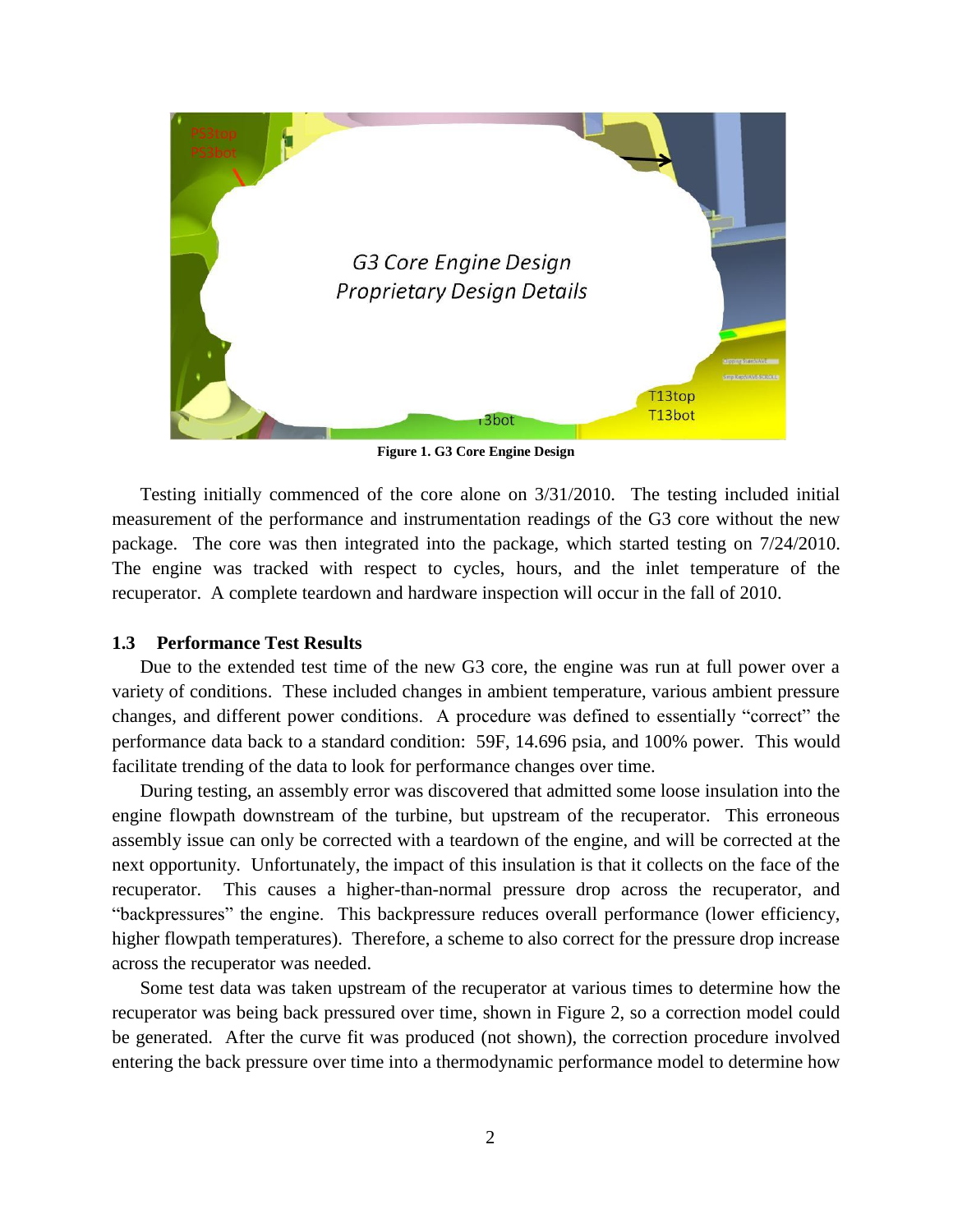the back pressure affected temperatures, pressures and efficiencies throughout the engine. The test data could then be set back to standard conditions using this model.



**Figure 2. Normalized recuperator back pressure**

One important parameter measured during testing was the recuperator inlet temperature (TA60) which indicates the health of the engine. The recuperator inlet temperature is often the limiting temperature parameter of the engine because the material is very thin and has a significant temperature and pressure gradient across it. Figure 3 shows how the recuperator inlet temperature varies over cycles (i.e. time). This value was measured with two different thermocouples for redundancy and accuracy, shown as blue and red on this figure. These values have been corrected to standard conditions and recuperator back pressure.

Figure 3 is divided into three different sections: PP2, PP1 indoor and PP1 outdoor. PP2 refers to a test cell that is simplified to test only engine hardware. It does not include many features of the current configuration, but is good for initial testing. PP1 refers to the full microturbine package, which has been adapted for indoor (ducting to outside) and outdoor (inlet louvers) use.

It is apparent that while in PP2, the engine reached an initial steady-state and then had a sudden rise which was the result of a decrease in ambient temperature. This indicates that there may be a problem with correcting for ambient temperature or there is a problem with the engine. Because the values began decreasing after more cycling lead to the belief that it is an issue with the ambient temperature correction. The results in PP1 indoor show no significant trend except for the large hump between 80 and 100 cycles. During this time, there were no irregularities in ambient temperature so the cause has yet to be determined. The engine has yet to be torn down for inspection so it is difficult to make any conclusions. Finally, the PP1 outdoor configuration shows no major trend other than a slight decrease in average temperature over the indoor unit which could be the result of reduced inlet pressure from the outdoor configuration.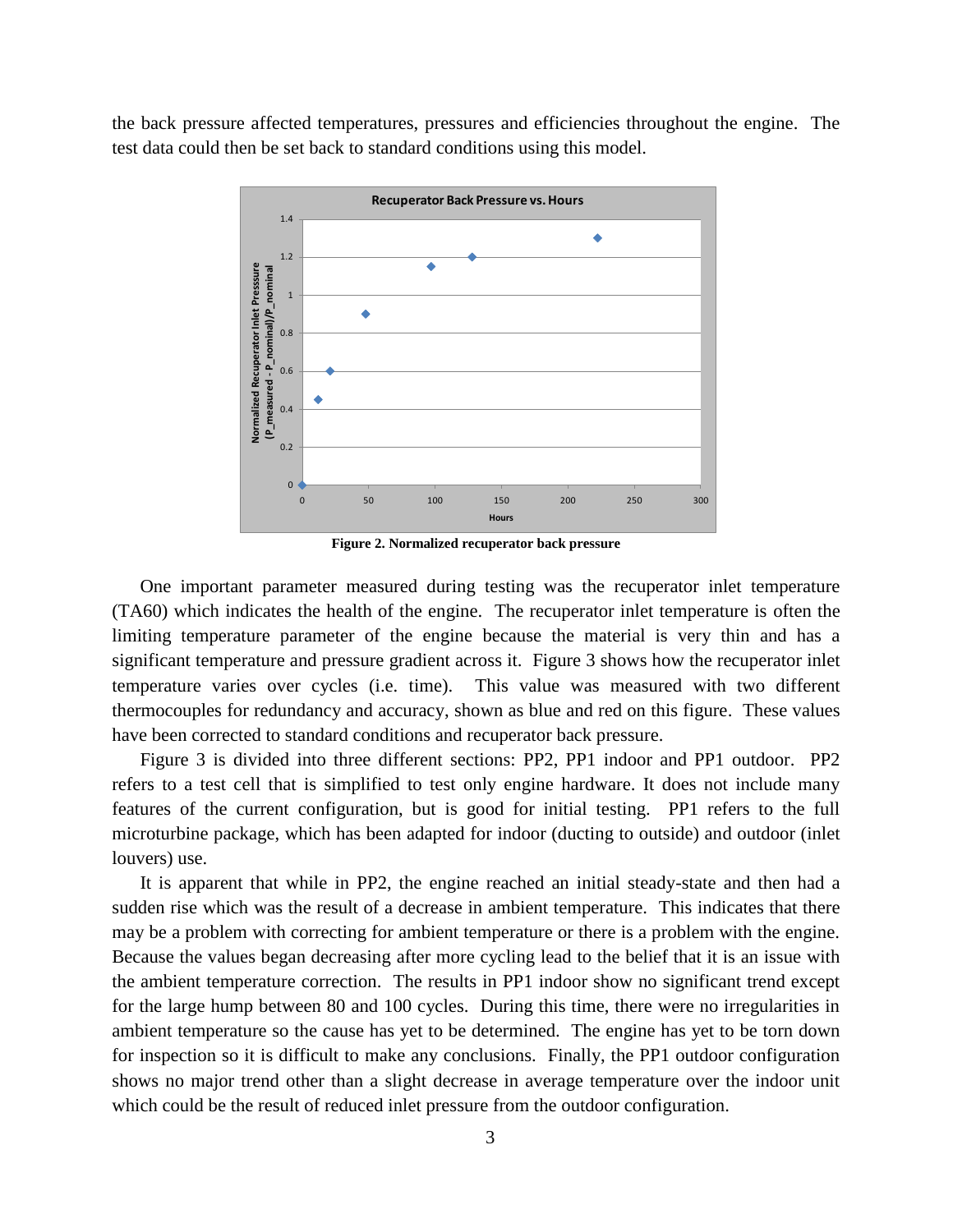

**Figure 3. Normalized recuperator inlet temperature**

# **Project 2: Heat Transfer Analysis**

# **2.1 Purpose and Introduction**

The purpose of this project is to develop an improved computational heat transfer model for the heat recovery unit on the microturbine to calculate heat transferred from the gas to water. This model will be integrated into a full engine cycle analysis tool to give accurate engine performance data and heat recovery unit performance curves for various conditions. A simplified model will also serve as a tool for the marketing and sales department to give customers more reliable heat recovery data.

The heat recovery unit, shown in Figure 4, is a cross-flow fin-tube heat exchanger where the hot exhaust gas flows between the fins and water (or any other liquid/gas) runs through the tubes. The idea of the heat recovery unit is to maximize the efficiency of the microturbine (combined heat and power). By extracting the un-used exhaust heat, the overall efficiency increases significantly; this reduces its impact on the environment and provides the customer with heated water.



**Figure 4. Cogen Heat Recovery Unit**

An old heat recovery model had been developed, but it was based on experimental data for a lower effectiveness heat exchanger, resulting in a very specific model that required extrapolation to reach certain conditions. The model created in this project is based off of empirical and theoretical calculations which allow the model to be robust and accepting of any inlet conditions, fluids and geometries. This model will accurately model the current higher-effectiveness heat exchanger.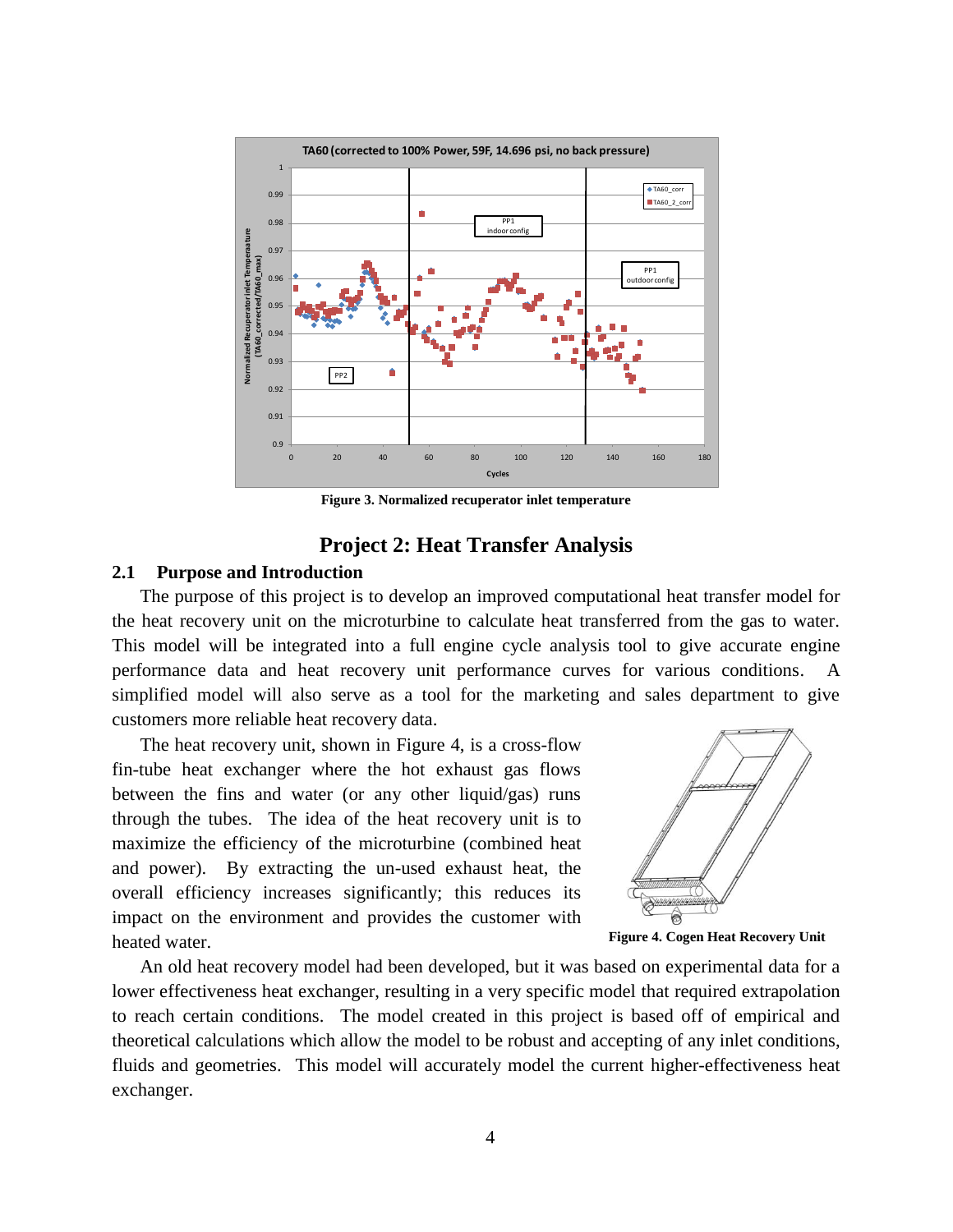### **2.2 Model**

Figure 5 shows a schematic for the heat transfer model. The model takes into account the effect of air convection, water convection, tube material conduction and fin material conduction. The heat can either travel from the air through the fin through the tube and to the water or from the air through the tube to the water. The model takes into consideration the actual properties of exhaust gas and water (i.e. specific heat, viscosity, density, thermal conductivity, etc.) depending on the fuel used, temperature, and pressure to calculate the Reynolds numbers, Prandtl numbers, Nusselt numbers and eventually the thermal convection. The conduction of the fin and tube material is calculated by knowing the fin material properties and temperatures. With the thermal convections and conductions calculated, the thermal resistivity of the fin-tube model can be determined which ultimately yields the heat transfer given the inlet water and air temperatures and flow rates.



**Figure 5. Heat Transfer Model**

### **2.3 Results and Discussion**

Extensive analysis was performed with the heat transfer model to validate it with test data. The average error in heat transfer between the model and the production testing was 1.17%. The water temperature out was also predicted through the model to be 1.91% higher than the test data. These differences are likely due to the unaccounted imperfections in the production test heat recovery unit. However, this data is very promising, indicating that the model is indeed accurate at standard conditions. The model should also be accurate at extreme conditions since the model analyzes the correct physics. Unfortunately, there were no test resources available to do additional testing for confirmation.

The model was then used to create data and curve fits for the marketing department. Figure 6 shows the iso-heat recovery curves with respect to inlet water temperature and inlet water flow. This figure is useful because it can quickly tell a customer how much heat they will recover given their inlet conditions. The figure also indicates a grayed out area where the outlet water temperature is near the boiling point of water under ISO conditions (with a safety factor), which the customer should stay away from. The major conclusion drawn from Figure 6 is that at low inlet water temperatures, the heat recovery is very sensitive to inlet water flows rates and not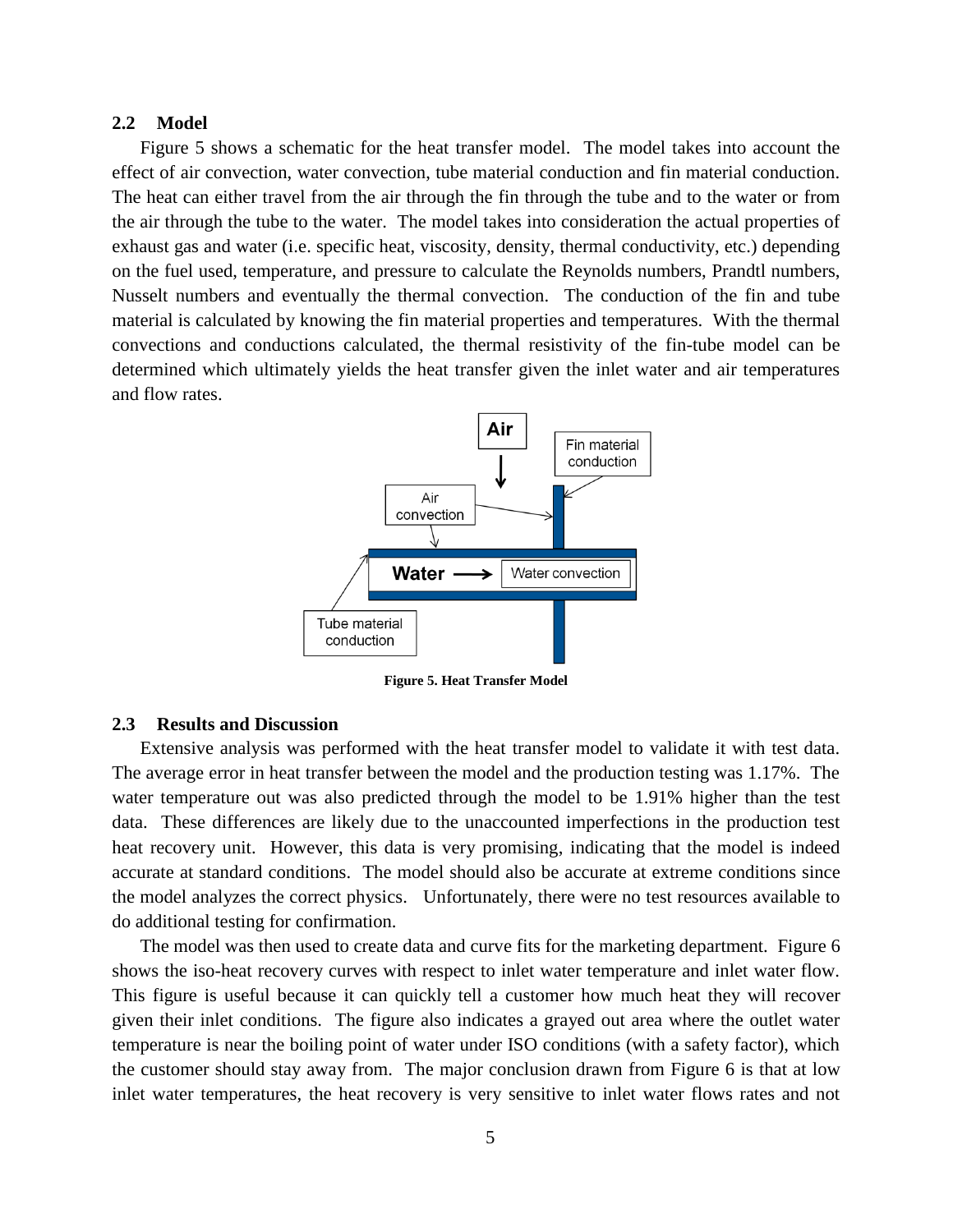water temperatures. The opposite is also true, where at high inlet water flow rates the heat recovery is sensitive to inlet water temperatures, but not water flow rates. The variables of inlet gas flow rate and temperature are not included in the figure because they would complicate the figure and are not variables the customer can adjust.



**Figure 6. Heat recovery unit performance curves**

Finally, quick parametric studies were performed to obtain the basic performance change with respect to single variable change. For this investigation, the two parameters studied were heat recovery and microturbine higher heating value efficiency, and the three parameters varied were percent power of the engine, altitude of operation, and fuel type.

The percent power study provided results as expected, shown in Figure 7. As power decreases, the heat recovery decreases because the gas temperature goes down because the combustor is burning leaner. The higher heating value efficiency decreases two-fold because both the power provided by the generator and the heat recovery go down.

As the altitude increases, the results are a little more interesting, which are displayed in Figure 8. The heat recovery goes down because the ambient pressure goes down, which requires less fuel, therefore a lower gas temperature. However, because the power provided and heat recovery only decrease slightly with a significant drop in fuel flow rate, the higher heating value efficiency sees a mild increase.

The last parametric study, fuel type, has its results provided in tabular form in Table 1. The difference in fuel types is the percent of combustible content, which relates directly to the fuel flow rate required. Natural gas was assumed to have 96% methane, where anaerobic digester gas only has about 60% methane and landfill gas only has about 40% methane, the rest being filled with mostly carbon dioxide. As seen in Table 1, with the increasingly diluted fuels the heat recovery and higher heating value efficiency increase. This is because the specific heat and